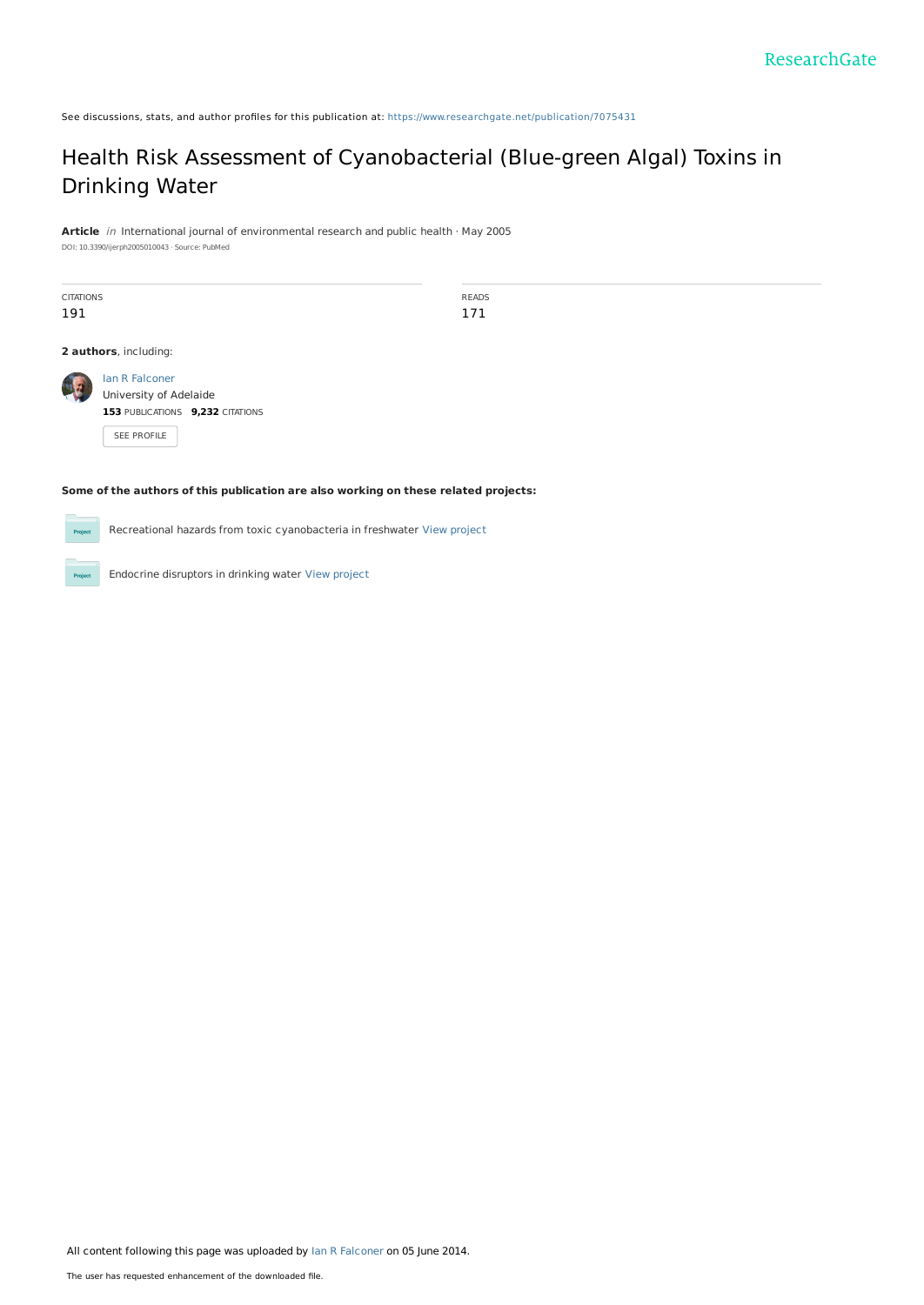# **Health Risk Assessment of Cyanobacterial (Blue-green Algal) Toxins in Drinking Water**

Ian R. Falconer<sup>1</sup>\* and Andrew R. Humpage<sup>1,2</sup>

<sup>1</sup>Department of Clinical and Experimental Pharmacology, University of Adelaide Medical School, Adelaide, South Australia and C. R. C. for Water Quality and Treatment, <sup>2</sup> Australian Water Quality Centre, Salisbury, South Australia. \*Correspondence to Prof. Ian Falconer. Email ian.falconer@adelaide.edu.au

*Received: 15 November 2004 / Accepted: 06 February 2005 / Published: 30 April 2005* 

**Abstract:** Cyanobacterial toxins have caused human poisoning in the Americas, Europe and Australia. There is accumulating evidence that they are present in treated drinking water supplies when cyanobacterial blooms occur in source waters. With increased population pressure and depleted groundwater reserves, surface water is becoming more used as a raw water source, both from rivers and lakes/reservoirs. Additional nutrients in water which arise from sewage discharge, agricultural run-off or storm water result in overabundance of cyanobacteria, described as a 'water bloom'. The majority of cyanobacterial water-blooms are of toxic species, producing a diversity of toxins. The most important toxins presenting a risk to the human population are the neurotoxic alkaloids (anatoxins and paralytic shellfish poisons), the cyclic peptide hepatotoxins (microcystins) and the cytotoxic alkaloids (cylindrospermopsins). At the present time the only cyanobacteral toxin family that have been internationally assessed for health risk by the WHO are the microcystins, which cause acute liver injury and are active tumour promoters. Based on sub-chronic studies in rodents and pigs, a provisional Guideline Level for drinking water of 1μg/L of microcystin-LR has been determined. This has been adopted in legislation in countries in Europe, South America and Australasia. This may be revised in the light of future teratogenicity, reproductive toxicity and carcinogenicity studies. The other cyanobacterial toxin which has been proposed for detailed health risk assessment is cylindrospermopsin, a cytotoxic compound which has marked genotoxicity, probable mutagenicity, and is a potential carcinogen. This toxin has caused human poisoning from drinking water, and occurs in water supplies in the USA, Europe, Asia, Australia and South America. An initial health risk assessment is presented with a proposed drinking water Guideline Level of 1μg/L. There is a need for both increased monitoring data for toxins in drinking water and epidemiological studies on adverse health effects in exposed populations to clarify the extent of the health risk.

**Keywords**: health risk, cyanobacteria, toxins, drinking water

## **Introduction**

Cyanobacterial toxins are well recognized as a cause of livestock poisoning, which has been extensively reported in the Americas, Europe, Asia and Australasia [1]. Livestock are inevitably vulnerable to poisoning as they are restricted in access to water by topography and by fences, and hence may have no choice but to drink water infested by toxic cyanobacteria. Most stock deaths have resulted from the formation of cyanobacterial waterblooms in ponds and lakes on farms, but several major poisoning events were through water blooms on rivers and drinking water reservoirs [2, 3].

Human poisoning has also occurred, but the reports are less well documented. The symptoms of poisoning by the main toxic cyanobacteria in drinking water reservoirs overlap with a range of other gastrointestinal illnesses, largely caused by infectious disease organisms. As a consequence during an outbreak of enteric disease the pathogens are investigated first, as the most probable cause, and only after exhaustive exploration are toxins of any type evaluated. Agricultural chemicals and industrial pollutants such as heavy metals are likely to be next suspected, with cyanobacterial toxins ignored until well after the event [4].

Epidemiological data for human poisoning by cyanobacterial toxins only exists for a small number of events. The most well characterized case was the poisoning of renal dialysis patients in a clinic in Caruaru, Brazil, in 1996. In this instance the patients treated in a dialysis clinic during one week suffered severe illness following perfusion, with hepatic failure and, in more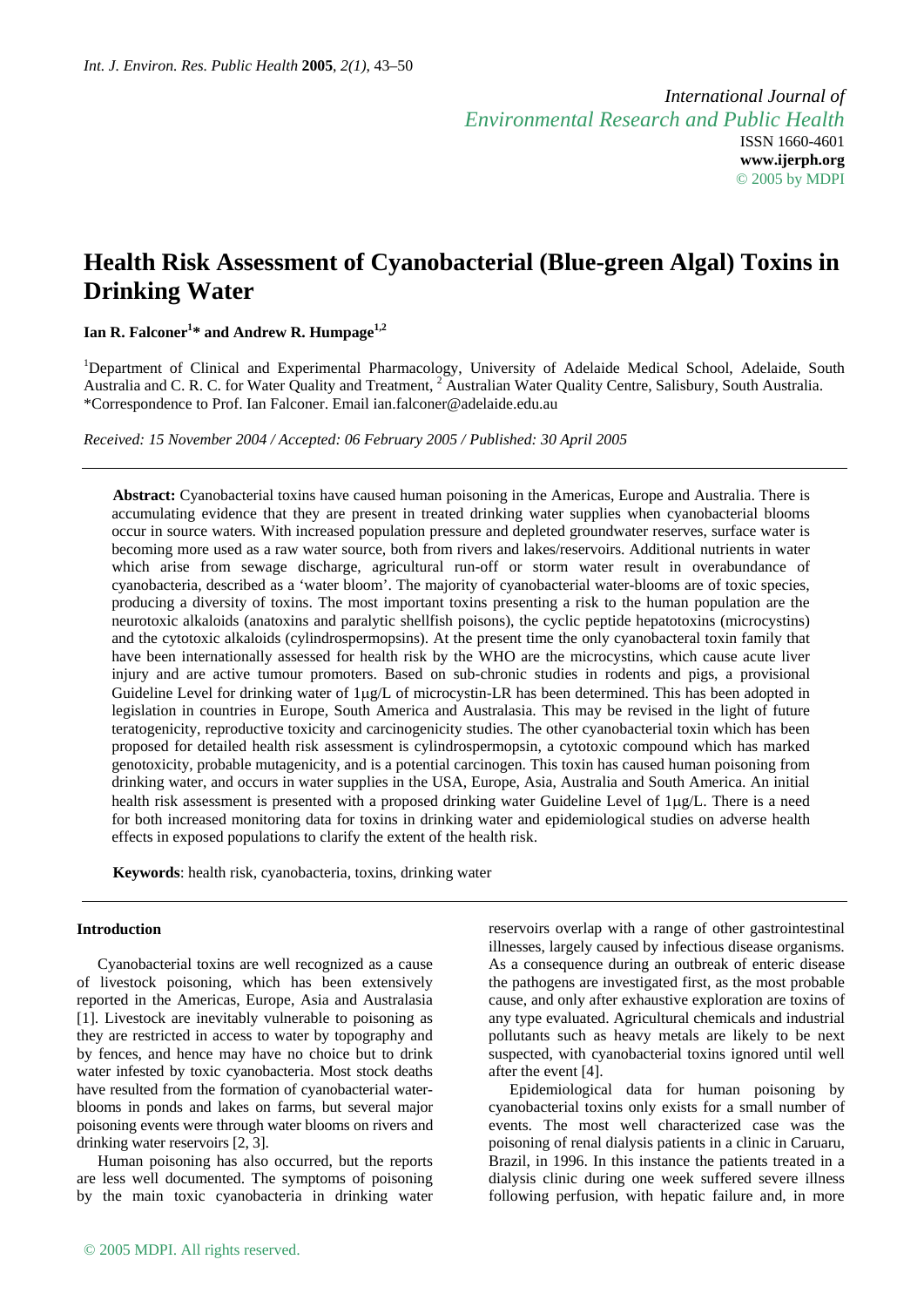than 50 cases, death. Investigation of the water treatment unit at the clinic found contamination of the filters by two types of cyanobacterial toxin, microcystins and cylindrospermopsins [5, 6]. Microcystins were detected in the blood and liver of poisoned individuals [7]. Because of the severity of the poisoning a thorough investigation was carried out, which showed up major defects in the operation of the water treatment unit at the clinic. Exposure to toxins through renal dialysis is a particularly potent route of poisoning, equivalent to an intravenous injection in the case of water soluble toxins. The volume of water used in perfusion is large, about 120L, so that the total amount of toxin to which a dialysis patient is exposed is much greater than possible through drinking water.

 Exposure to cyanobacterial toxins through consumption of contaminated drinking water has however also resulted in poisoning. The earliest demonstration of this was in 1983, when the population of a rural town in Australia was supplied with drinking water from a reservoir carrying a dense water bloom of a toxic species of cyanobacterium, *Microcystis aeruginosa.* The toxicity of this water bloom was being monitored in the reservoir. The controlling authority dosed the reservoir with copper sulphate to destroy the cyanobacteria, which caused the cells to lyse and release toxin into the water. Epidemiological data for liver injury in the affected population, a control population and comparison of the time periods before the bloom, during the bloom and lysis, and afterwards, showed clearly that liver damage had occurred only in the exposed population and only at the time of the water bloom [8]. In another less well characterized event, about 140 children and 10 adults were hospitalized, after the water supply authorities treated a cyanobacterial bloom in a small drinking water supply reservoir with copper sulphate, to resolve taste and odour problems. Within a week severe hepatoenteritis was apparent in the population, with about 20 cases requiring intravenous therapy. No-one died though several children were placed in intensive care [9]. Subsequent investigation demonstrated a "new" toxic cyanobacterial species in the reservoir, with a potent general toxin [10]. Later work on this strain of cyanobacterium lead to the identification of an alkaloid cytotoxin, with considerable liver toxicity [11].

### *How Abundant are Cyanobacterial Toxins?*

Cyanobacteria are a normal component of the worldwide biota, with a wide tolerance of climatic conditions and environment. As a very ancient life-form they occupy every conceivable ecological niche, and their abundance is limited by nutrient and light availability [12]. In aquatic systems cyanobacteria are always present, through the population density varies from very small numbers to more than 106 organisms/mL. There is a strong relationship between phosphorus concentration in the water and cyanobacterial numbers and also a similar though less linked relationship between dissolved nitrate/ammonia and cyanobacteria [13]. Thus in general toxic cyanobacterial species will be present

in all water bodies, with numbers dependent on the available nutrients and light.

As human population density rises the inflow of nutrients into water bodies increases through agricultural fertilizer use, urban run-off and sewage discharge. This increase in aquatic nutrients is termed eutrophication, and it is observed worldwide. Phytoplankton in general becomes more abundant, and among these organisms are the cyanobacteria. Cyanobacteria can utilize nutrients competitively with eukaryotic phytoplankton, and will proliferate more successfully at lower nutrient concentrations than the green algae. As a result many rivers, lakes and reservoirs worldwide develop high cyanobacterial cell concentrations, especially in the summer months, which appear as greenish suspensions in the water. Some species float to the surface under warm, still conditions, forming scums with extreme cell concentrations above  $1x10^6$ cells/ml. Dried scums often appear blue-green or red through liberation of phycocyanin pigment, leading to the common name of these organisms - blue-green algae.

The scum-forming cyanobacterial species are largely toxic, and the majority of domestic animal poisonings have occurred from the animals drinking scum [12]. Cell populations carry over from year to year, and once a reservoir or lake has an established water bloom of cyanobacteria in summer, it is very difficult to reverse this phenomenon. Cyanobacteria proliferate in warmer weather, and often form extensive blooms in late summer. With an increase in global temperatures, cyanobacterial populations are likely to increase also. With the growth in human populations, demand for drinking water has resulted in water is being drawn from water bodies carrying substantial cyanobacterial populations, thus presenting a risk to human populations.

Annual or even permanent blooms of toxic cyanobacteria are becoming increasingly common in drinking water reservoirs. To give an illustration the three main reservoirs supplying Brisbane in Australia all carry substantial populations of the toxic *Cylindrospermopsis raciborskii.* This cyanobacterium forms dense layers 5-10m below the surface, so that the first indication of the proliferation of the organism may be the blocking of filters in the drinking water treatment plant. Other examples are the main drinking water supply reservoirs for the cities of Sao Paulo in Brasil and Lodz in Poland, which contain heavy blooms of the toxic *Microcystis aeruginosa in* summer.

## *Cyanobacterial Toxins*

*Neurotoxins* form one of the major groups of cyanobacterial toxins. They are produced by several genera of cyanobacteria growing in freshwater which have the capacity to form dense waterblooms and floating scums at the edge of lakes and rivers. The neurotoxins are alkaloid compounds, fast acting and have caused many deaths of dogs and livestock [1]. Three types of alkaloid have so far been described (Figure 1).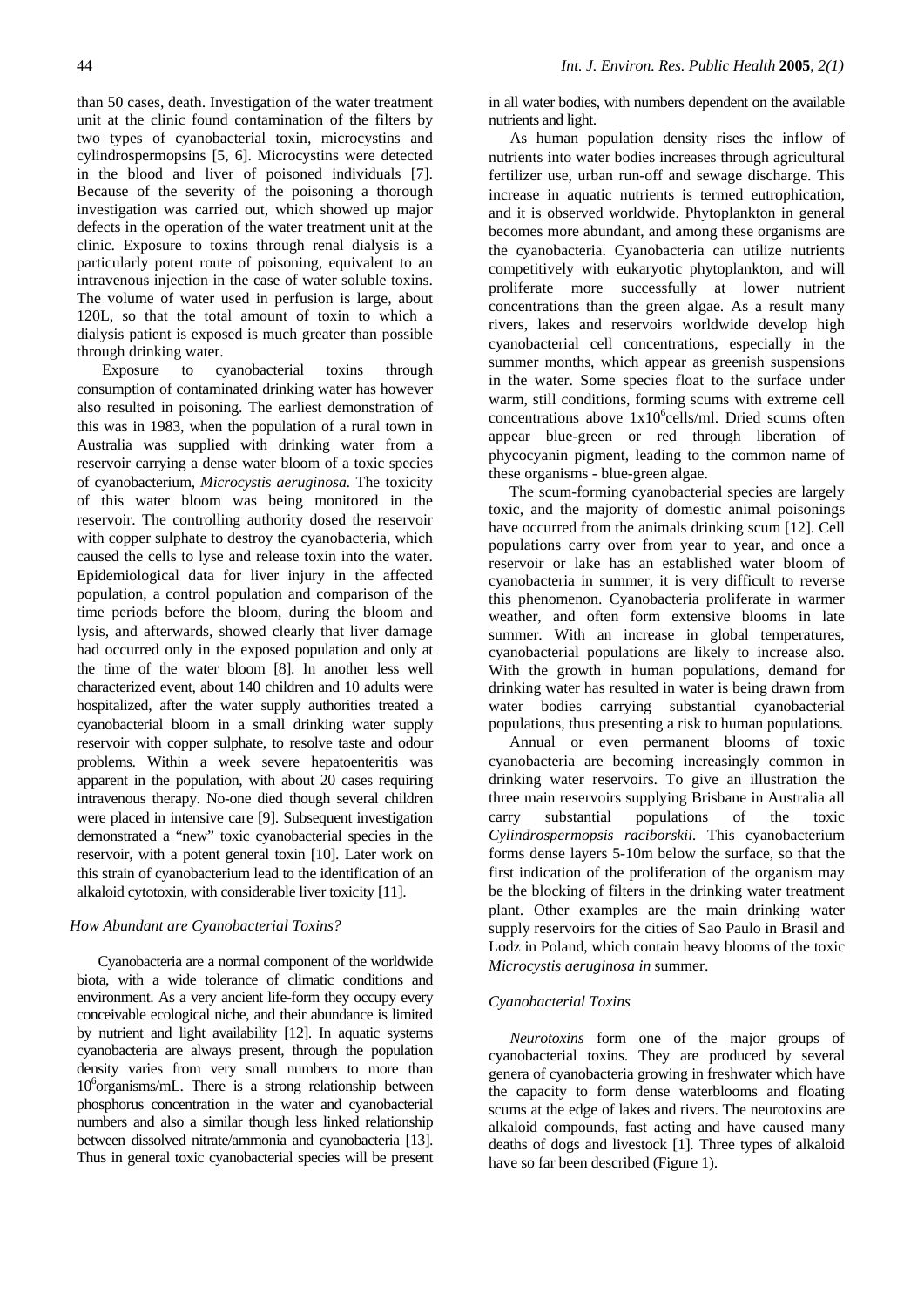

**Figure 1:** Structures of cyanobacterial neurotoxic alkaloids.

The first to be characterized was anatoxin-a (Fig.1), a neuromuscular blocking agent which causes death by respiratory paralysis [14]. This toxin has been found in three common genera of cyanobacteria*, Anabaena, Aphanizomenon* and *Planktothrix,* all filamentous planktonic organisms capable of high cell concentrations and potential scum formation. There has been no clear evidence of human poisoning from these organisms, though a coroner in Wisconsin in 2003 resolved that the death of a male teenager who was diving and playing in a pond containing neurotoxic *Anabaena* had died as a consequence of ingestion of these cyanobacteria [15] To verify this cause of death, evidence of toxin in the gastrointestinal tract or tissues was required, however there has been no published report of the presence of toxin. By contrast, dogs poisoned by anatoxin-a have shown the toxin in stomach contents [16]. The compound is stable in the environment, as exhibited by the dogs having died after eating decaying lumps of cyanobacteria on the lakeside. Anatoxin-a has been identified in the water of lakes in North America and in Europe, which are largely used for recreation. There is the possibility of consumption of moderate quantities of water during swimming and especially water skiing, and hence a risk exists for anatoxin-a poisoning of recreational water users [17]. Many authorities in developed countries have warning procedures for cyanobacterial blooms at popular recreational areas, to reduce risk to water users [18]. There has been little attention paid to the assessment of risk to drinking water consumers from anatoxin-a, largely because of the rapid excretion of the toxin from the body, no evidence of residual effects and low free-water concentrations in lakes.

Anatoxin-a(s) is much less common in cyanobacterial waterblooms, though it was first identified following cattle deaths in the USA[19]. The alkaloid closely resembles an organophosphorus insecticide (Figure 1), and acts as an anticholinesterase. The characteristic feature of this poisoning is excessive salivation, which is

the reason for the designation (s). The compound is highly unstable and unlikely to persist in water supplies, and as a result is also unlikely to present any risk.

The saxitoxin-type neurotoxins are well known as the cause of paralytic shellfish poisonings, which have resulted in many hundreds of human deaths worldwide [20]. As a result, legislation controls the allowable concentration of saxitoxins in shellfish harvested for human consumption (80μg/100g fresh shellfish tissue) and there is a substantial monitoring program in many countries. Saxitoxins are however not limited to marine waters, and also occur in freshwater cyanobacteria. *Anabaena, Aphanizomenon* and *Lyngb*ya genera of cyanobacteria have species that produce saxitoxins [21-23]. The massive waterbloom of *Anabaena circinalis* on 1,000km of the Darling River in Australia in 1991 killed a large number of sheep and cattle, and also resulted in detectable neurotoxicity in town water supplies [24]. Saxitoxins are heat-stable molecules, which are not easily removed in conventional water treatments unless pH and chlorine residuals are carefully controlled, but can be effectively removed by ozone or activated carbon [25].

The toxicity of saxitoxin is considerable, as the alkaloid blocks sodium conduction in axons preventing nerve impulse transmission, leading to paralysis. The oral  $LD_{50}$  in mice is about 260 $\mu$ g/kg bodyweight [26]. Acute poisoning in humans is unlikely to occur from contaminated water supplies, as the human body can tolerate about 100μg of saxitoxin without ill effect [20], which translated to drinking water is 50μg/L assuming 2L water drunk per day. No cumulative effects have been demonstrated, though there is limited evidence of resistance to toxicity in exposed human populations [26]. New Zealand is considering a Maximum Acceptable Value in drinking water of 3μg/L of saxitoxin equivalents in their new drinking water guidelines, which should be ratified shortly [27]. This value has also been proposed in Australia [28]. The data on which this value was based were the intraperitoneal toxicity of saxitoxin to mice, and incorporated a safety factor of 1,000. This issue will be discussed further in the section on hepatotoxins (microcystins). There are no data for the concentrations of saxitoxin-type neurotoxins in drinking water, and there were no reports of neurotoxic symptoms in the town population when neurotoxicity was detected in the drinking water supply [29].

### *Hepatotoxins*

These toxins have received the greatest attention, as they are the source of the most likely risk to consumers of drinking water. The predominant genera of cyanobacteria forming the peptide toxins called microcystins are *Microcystis, Planktothrix* and *Anabaena.* Species from these genera are common in Europe, the Americas, Africa and Asia, and poisoning of domestic animals has been widely reported [12]. Only two epidemiological investigations have so far shown human injury from microcystin in drinking water, one in Australia [8] and one in China (unpublished). As a consequence of the frequency of cyanobacterial blooms containing hepatotoxins in drinking water reservoirs, the WHO carefully examined the need for the major toxins, the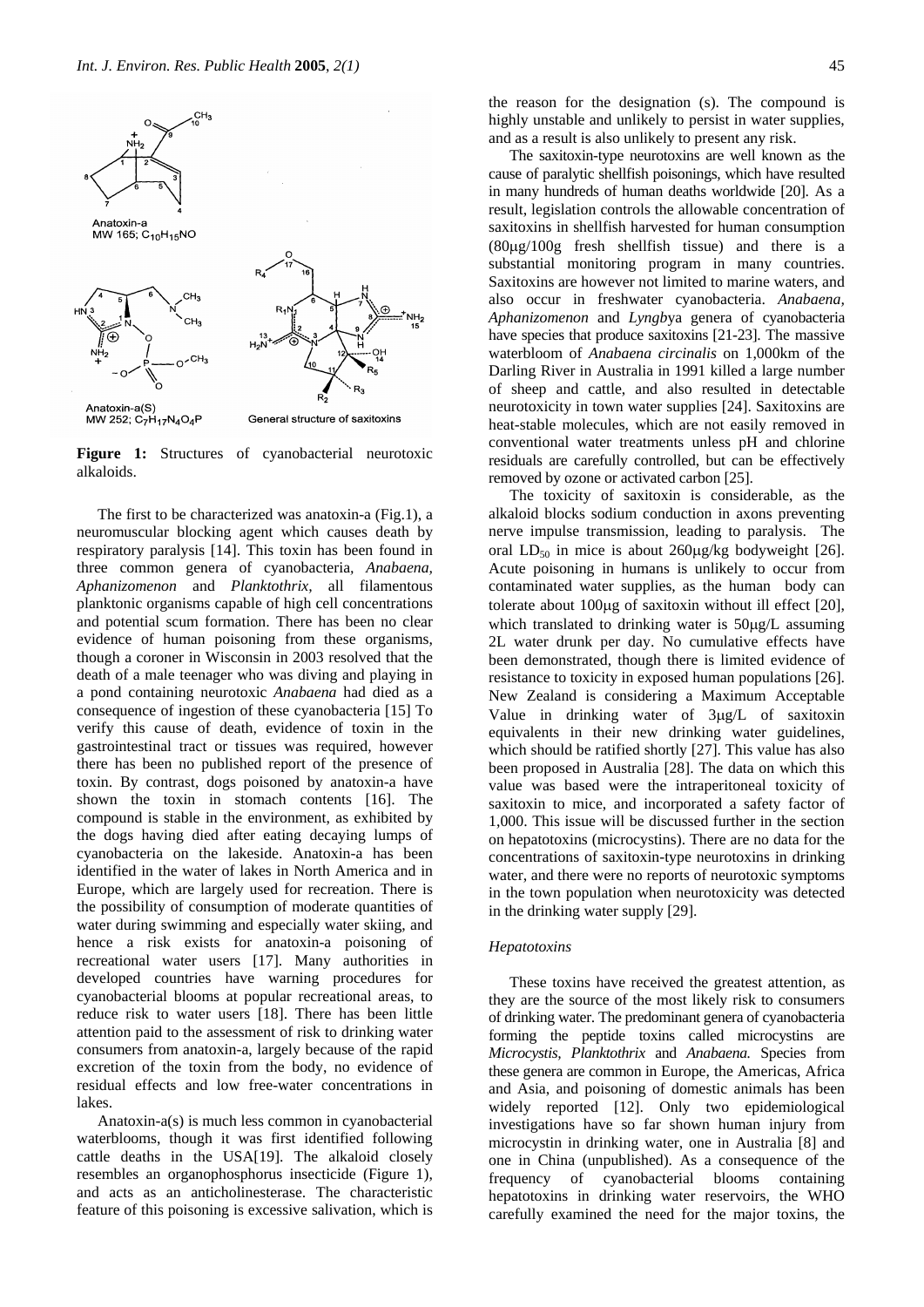microcystins, to be included in the drinking water guidelines. An 'expert group' was established to examine the whole issue of cyanobacterial toxins in drinking water, which resulted in a comprehensive assessment of the risks involved [30]. The outcome was a recommendation that the microcystins should be included among the chemicals for which Guideline Values be determined. These peptide toxins are cyclic, and contain a majority of D-amino acids (Figure 2). The positions shown as [X] and [Y] are L-amino acids, and are variable between species and strains of cyanobacteria. The most abundant variant has L-leucine (L) and L-arginine (R) respectively at [X] and [Y] (microcystin-LR). The amino acid at the left of the molecule is unique, is connected into the ring through an amino group at the β-carbon atom, and has the trivial name of ADDA.



**Figure 2:** Structure of the peptide hepatotoxin microcystin, first isolated from the cyanobacterium *Microcystis aeruginosa.* 

Microcystins are resistant to digestion in the gastrointestinal tract of eukaryotes, as peptide bonds linking to the D-amino acids are not susceptible to normal hydrolytic enzymes. The toxins are concentrated into the liver by an active transport system, similar to the bile acid transporter [31]. Microcystins specifically inhibit protein phosphatases 1 and 2A, which have a vital role in cell control and in intracellular structure [12]. Acute poisoning is through destruction of the liver architecture, leading to blood loss into the liver and hemorrhagic shock [32]. Later death is through liver failure with massive destruction of hepatocytes, seen in large animal deaths and human fatalities [5, 33]. Chronic exposure to these toxins in drinking water led to ongoing active liver injury in mice [34].

There is experimental evidence for tumour promotion by microcystins, and limited data for carcinogenesis in rodents [35]. In rural areas in Southern China some villages showed hyper-endemic rates of hepatocellular carcinoma, which have been shown to be linked to hepatitis, aflatoxin in the food, and drinking surface water. Microcystins in the ponds and ditches used as water sources were suspected of contributing to the cancer rates [36, 37].

These toxins are highly stable in water and are resistant to boiling. Hence they present a risk to consumers in less developed regions and countries who are collecting water from surface sources to drink. Many lakes, ponds, ditches and streams in rural and outer

urban areas suffer from eutrophication through excessive nutrient leaching from housing, sewage, and intensive agricultural use, leading to cyanobacterial proliferation. In tropical and temperate regions of the world the genus *Microcystis* is the most abundant cyanobacterium forming toxic blooms, with toxin concentrations sufficient to poison domestic animals. If these contaminated water sources are used for human consumption, there is a risk of human poisoning. Conventional Western drinking water treatment may not be effective under bloom conditions in removing microcystins from drinking water and hence there is a risk to consumers. Advanced water treatment using ozone and activated carbon will reliably remove microcystins [12].

WHO have carried out an assessment of the safe level of microcystins in drinking water, based on data from a subchronic toxicity trial in mice, with supporting data from growing pigs [38]. The calculation used the No Observed Adverse Effect Level for male mice during a 13 week oral toxicity trial, of 40μg of microcystin-LR/Kg/day [39]. This was used to calculate a Tolerable Daily Intake (TDI) for safe human consumption, by the incorporation of uncertainty or safety factors. While these are subjective, a factor of 10 for interspecies uncertainty between rodents and humans, a further 10 for variability in sensitivity between people, and an uncertainty of 10 for inadequate data, possible tumour promotion and lack of lifetime exposure are generally accepted.

Thus the:

$$
TDI = \frac{40}{10 \times 10 \times 10} = 0.04 \mu g / Kg/day
$$

From this value the Guideline Value (also called the reference dose and the maximum acceptable concentration) was calculated from the standard bodyweight of 60Kg, an assumption of the proportion of the dose from drinking water of 0.8 (some may come from food and particularly blue-green algal diet supplements) and a standard water consumption of 2L/day.

$$
GV = \frac{0.04 \times 60 \times 0.8}{2} = 0.96
$$

 $= 1 \mu g/L$  of microcystin-LR in drinking water.

This value was determined from the toxicity of microcystin-LR, so the WHO Chemical Safety Committee set the Guideline Value for microcystin–LR. Since there are some 60 variants of the molecule, and some highly toxic blooms do not contain any of the –LR variant, it is necessary to interpret this as toxicity equivalent to microcystin-LR. Where this Guideline Value has been adopted as the basis for national legislation, the need for monitoring of all the toxin variants has been recognized and the equivalent total toxicity calculated [40] . Individual countries have also adopted a higher standard bodyweight, and a different proportion of the consumption from drinking water. All of the Guideline Values adopted so far lie between 1 and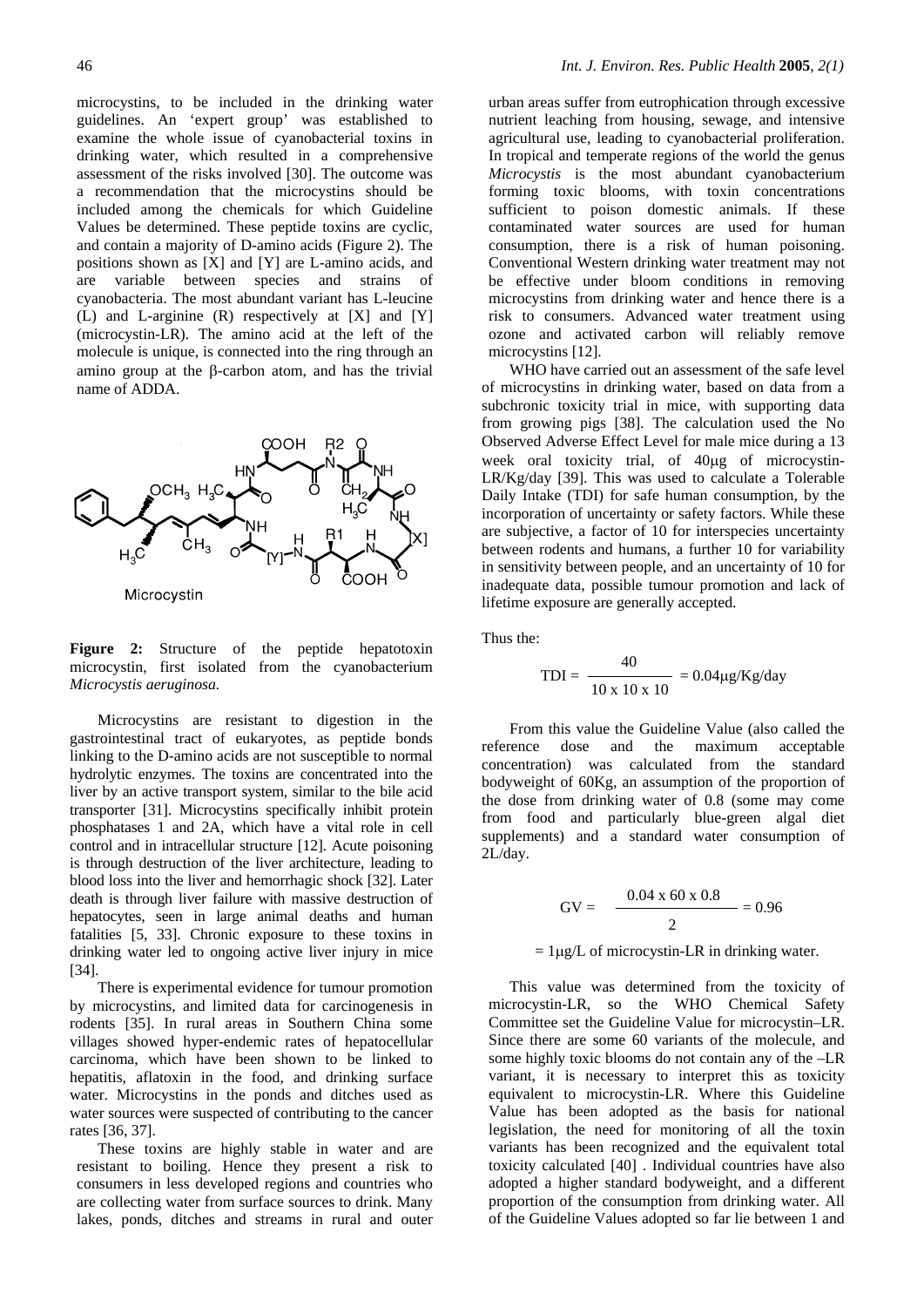2μg/L of microcystin equivalents, which for practical purposes are the same.

A larger potential adjustment to this value may result from re-classification of microcystin as a carcinogen, rather than a non-carcinogenic poison. While there is experimental evidence for tumour promotion by microcystin in liver, skin and colon, the only data indicating carcinogenesis have been obtained by continued very high intraperitoneal doses of toxin in mice which cause extensive liver damage [1]. In China there is ongoing investigation into the relationship between surface water consumption and cancer of liver and colon [41]. This issue is discussed in detail elsewhere [12], concluding that there is insufficient evidence at present to determine that microcystin is a probable carcinogen but the possibility requires continual evaluation.

### *Cylindrospermopsins*

These alkaloid cytotoxins were relatively recently discovered, following the widespread human poisoning at Palm Island, Australia due to contamination of the water supply [9]. Cyanobacteria from the supply reservoir were collected, cultured and evaluated for toxicity, showing potent toxicity to liver, kidney, adrenals, lymphoid cells and other tissues in mice [10]. Subsequent investigation of the oral toxicity of the cyanobacterium responsible, *Cylindrospermopsis raciborskii*, further demonstrated the tissue damage caused by the toxin [42, 43]. The toxic alkaloid was isolated and identified as a potent inhibitor of protein synthesis [11, 44]. There are on-going investigations into the mechanism of cylindrospermopsin toxicity, which may involve activated metabolites of the alkaloid [44, 45]. The alkaloid has several reactive groups, including a hydroxymethyl uracil, which may be vulnerable to biological oxidation (Figure 3).



Cylindrospermopsin

**Figure 3:** Molecular structure of the cyanobacterial alkaloid toxin cylindrospermopsin. The bridging hydroxyl group may be in either stereochemical position, and may also be replaced by hydrogen.

Cylindrospermopsin has been found in water bodies that have blooms of the cyanobacterial species *Aphanizomenon ovalisporum* [46], and *Umezakia natans* [47] as well as those with *Cylindrospermopsis* [48, 49], and recently in Germany, in the absence of any of those species [50]. It is apparent from this data that cylindrospermopsin is likely to occur widely in freshwater sources, and that only a beginning has been

made in identifying species producing this toxin. Monitoring of water supplies for cylindrospermopsin has found concentrations in natural water bodies, reservoirs and in drinking water that are above 10μg/L, which is a cause for concern [51, 52].

On the basis of the experimental toxicity of cylindrospermopsin, the reported human poisoning associated with *Cylindrospermopsis* and the toxin concentrations measured in water bodies, it was apparent that risk assessment for this toxin in drinking water was required. A subchronic oral exposure trial of cylindrospermopsin in male mice provided a No Observed Adverse Effect Level of 30μg of cylindrospermopsin/Kg/Day. On the assumption of standard uncertainty factors and the total intake arising from drinking water, a Guideline Value of 1μg/L resulted [53].

Examination of the molecular structure of cylindrospermpsin indicated that it may be able to interact with DNA or RNA in cells, through the uracil group, assisted by the planar shape of the molecule. If this proves to be the case, then evaluation of the possible carcinogenicity of the molecule is required. Preliminary data indicated that cylindrospermopsin may form DNA adducts [54], and there is evidence for clastogenicity and micronucleus formation in a cultured human white cell line incubated with cylindrospermopsin [55]. A preliminary trial of carcinogenicity in mice indicated the presence of excess tumors, providing support for a more definitive carcinogenicity trial [56]. It is premature at present to attempt to classify cylindrospermopsin as a possible human carcinogen, because of the very limited current data. Further experimental and epidemiological research on this toxin is required to clarify these issues, and cylindrospermopsin is now on the 'Candidate Contaminant List' of the US Environmental Protection Agency.

*Evaluation of the Risks to the Population from Cyanobacterial Toxins*.

There are two areas in which more data is necessary to make a clear case for national action on minimizing health risks from cyanobacterial toxins. The first is the need for widespread monitoring for the presence of toxic cyanobacterial species and toxins in drinking water sources, to identify the abundance of locations of potential risk. This is in progress in Europe, and an initial survey has been carried out through the American Water Works Association in the USA. From data arising from these surveys, the extent of the problem has become apparent, and the location of a proportion of the populations at most risk.

The second and more difficult aspect is the need for epidemiological studies on at-risk populations to quantify the adverse health effects. Exposure biomarkers will have to be developed, in addition to quantitating the toxin concentrations in tap water. The commonly used clinical measures of liver and kidney function, and clinical records for hepatoenteritis, provide relevant health information. The earlier data on population injury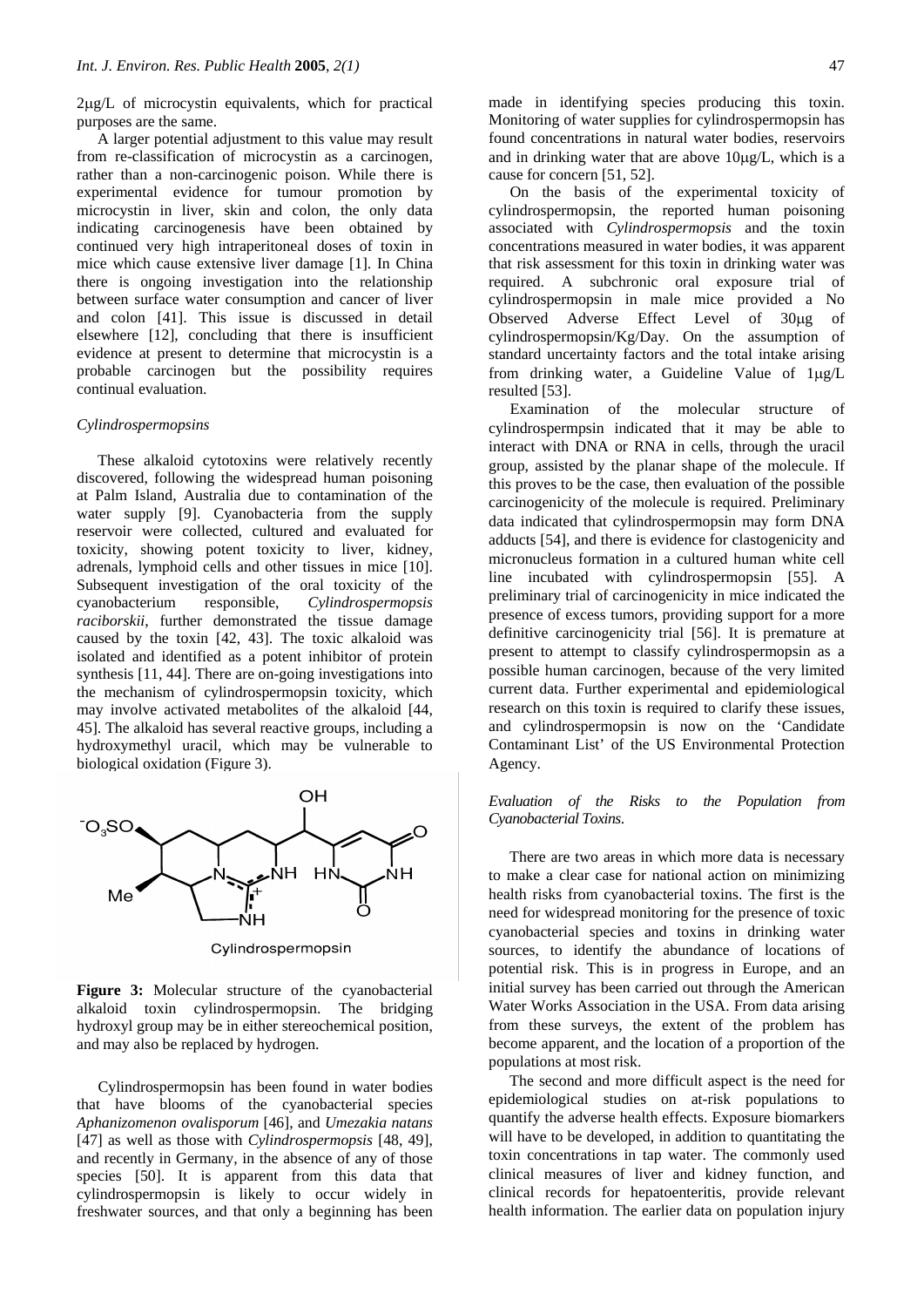from microcystins indicates the clinical parameters of particular interest [8].

## **Conclusion**

The cyanobacterial toxins provide a risk to human health when the population of toxic cyanobacteria in drinking water sources rises to bloom proportions. The present assessments of Guideline Values for these toxins as chemical, non-carcinogenic contaminants indicate that a safe concentration in drinking water is in the region of 1μg/L, a concentration that has been exceeded in numerous water storages. Carcinogenicity of these toxins is not yet established, though both microcystins and cylindrospermopsin have caused excess tumors in rodent experiments. With the increased eutrophication of water supplies and global warming, cyanobacterial populations and hence toxic risks are likely to rise in the immediate future. The extent and potential severity of the risks need further evaluation.

## **References**

- 1. Falconer, I. R.: Cyanobacterial Toxins of Drinking Water Supplies: Cylindrospermopsins and Microcystins. Chapter 5 Cyanobacterial poisoning of livestock and people. *CRC Press, Boca Raton, Fl.,* **2005**
- 2. Bowling L.: The cyanobacterial (blue-green algal) bloom in the Darling/Barwon River system, November-December, 1991. *Technical Services Division, New South Wales Department of Water Resources, Australia, Sydney.* **1992**.
- 3. Steyn, D. G.: Poisoning of animals and human beings by algae. *South African Journal of Science,*  **1945**,*41,* 243-244.
- 4. Teixera, M. G. L. C; Costa, M. C. N.; Carvalho V. L. P.; Pereira, M. S.; Hage, E.: Gastroenteritis epidemic in the area of the Itaparica Dam, Bahia, Brazil. *Bulletin of the Pan-American Health Organisation,* **1993**, *27,* 244-253.
- 5. Jochimsen, E. M.; Carmichael, W. W.; An, J. S.; Cardo, D. M.; Cookson, S. T.; Holmes, C. E. M.; Antunes, M. B. D.; Demelo, D. A.; Lyra, T. M.; Barreto, V. S. T.; Azevedo, S. M. F. O; Jarvis, W. R.: Liver failure and death after exposure to microcystins at a hemodialysis center in Brazil. *The New England Journal of Medicine,* **1998**, *338,* 873-878.
- 6. Carmichael, W. W.; Azevedo, S. M. F. O., An, J. S.; Molica, R. J. R.; Jochimsen, E. M.; Lau, S.; Rinehardt, K. L.; Shaw, G. R.; Eaglesham, G. K.: Human Fatalities from Cyanobacteria: Chemical and Biological Evidence for Cyanotoxins. *Environmental Health Perspectives,* **2001**, *109*, 663- 668.
- 7. Azevedo, S. M. F. O.; Carmichael W. W, Jochimsen, E. M.; Rinehart, K. L.; Lau, S.; Shaw, G. R.; Eaglesham, G. K.: Human intoxication by microcystins during renal dialysis treatment in Caruaru - Brazil. *Toxicology,* **2002**, *181,* 441-446.
- 8. Falconer, I. R.; Beresford, A. M.; Runnegar, M. T.: Evidence of liver damage by toxin from a bloom of

the blue-green alga, *Microcystis aeruginosa*. *Med. J. Aust,* **1983**, *1,* 511-4.

- 9. Byth, S.: Palm Island Mystery Disease. *Medical Journal of Australia,* **1980**, *2*, 40-42.
- 10. Hawkins, P. R.; Runnegar, M. T. C; Jackson, A. R. B.; Falconer, I. R.: Severe hepatotoxicity caused by the tropical cyanobacterium (blue-green alga) *Cylindrospermopsis raciborskii* (Woloszynska) Seenaya and Subba Raju isolated form a domestic supply reservoir. *Applied and Environmental Microbiology,* **1985**, *50,* 1292-1295.
- 11. Ohtani, L.; Moore, R. E.; Runnegar, M. T. C: Cylindrospermopsin: a potent hepatotoxin from the blue-green alga *Cylindrospermopsis raciborskii*. *J. of the American Chem. Soc.,* **1992***, 114,* 7941*-*7942.
- 12. Falconer, I. R.: Cyanobacterial Toxins of Drinking Water Supplies: Cylindrospermopsins and Microcystins. *CRC Press, Boca Raton.* **2005**.
- 13. Mur, L. R.; Skulberg, O. M.; Utkilen, H.: Cyanobacteria in the Environment. In: Toxic Cyanobacteria in Water. A Guide to their Public Health Consequences, Monitoring and Management (eds. Chorus, I.; Bartram, J.). *E & FN Spon on behalf of WHO, London,* **1999**, pp 15-40.
- 14. Carmichael, W. W.; Mahmood, N. A.: Toxins from freshwater cyanobacteria. In: Seafood toxins. *American Chemical Society, Washington, DC.* **1984**, pp 377-389.
- 15. Behm, D.: Coroner cites algae in teen's death. *In: Milwaukee Journal Sentinel, Milwaukee.* **2003**.
- 16. Edwards, C; Beattie, K. A.; Scrimgeour, C. M.; Codd, G. A.: Identification of anatoxin-a in benthic cyanobacteria (blue-green algae) and in associated dog poisonings at Loch Insh, Scotland. *Toxicon,*  **1992***, 30,* 1165-1175.
- 17. Chorus, I.; Falconer, I. R.; Salas. H. J.; Bartram, J.: Health Risks Caused by Freshwater Cyanobacteria in Recreational Waters. *J. of Toxicol. and Environ. Health, Part B,* **2000**, *3,* 323-347.
- 18. Fromme, H.; Kohler, A.; Krause, R.; Fuhrling, D.: Occurrence of cyanobacterial toxins – microcystins and anatoxin-a - in Berlin water bodies with implications to human health and regulations. *Environ. Toxicol,* **2000**, *75*, 120-130.
- 19. Mahmood, N. A.; Carmichael, W. W.: Anatoxina(s), an anticholinesterase from the cyanobacterium *Anabaena flos-aquae* NRC-525-17. *Toxicon, 25,*  **1987**, 1221-1227.
- 20. Falconer, I: Algal Toxins in Seafood and Drinking Water. *Academic Press, London.* **1993**.
- 21. Velzeboer, R. M. A.; Baker, P. D.; Rositano, J.; Heresztyn, T. Codd, G. A.; Raggett, S. L.: Geographical patterns of occurrence and compositions of saxitoxins in the cyanobacterial genus *Anabaena* (Nostocales Cyanophyta) in Australia. *Phycologia,* **2000**, *39,* 395-407.
- 22. Ferreira, F. M. B.; Soler, J. M. F.; Fidalgo, M. L.: Fernandez-vila, P.: PSP toxins from *Aphanizomenon flos-aquae* (cyanobacteria) collected in the Crestuma-Lever reservoir (Douro River, Northern Portugal). *Toxicon,* **2001**, *39,* 757-761.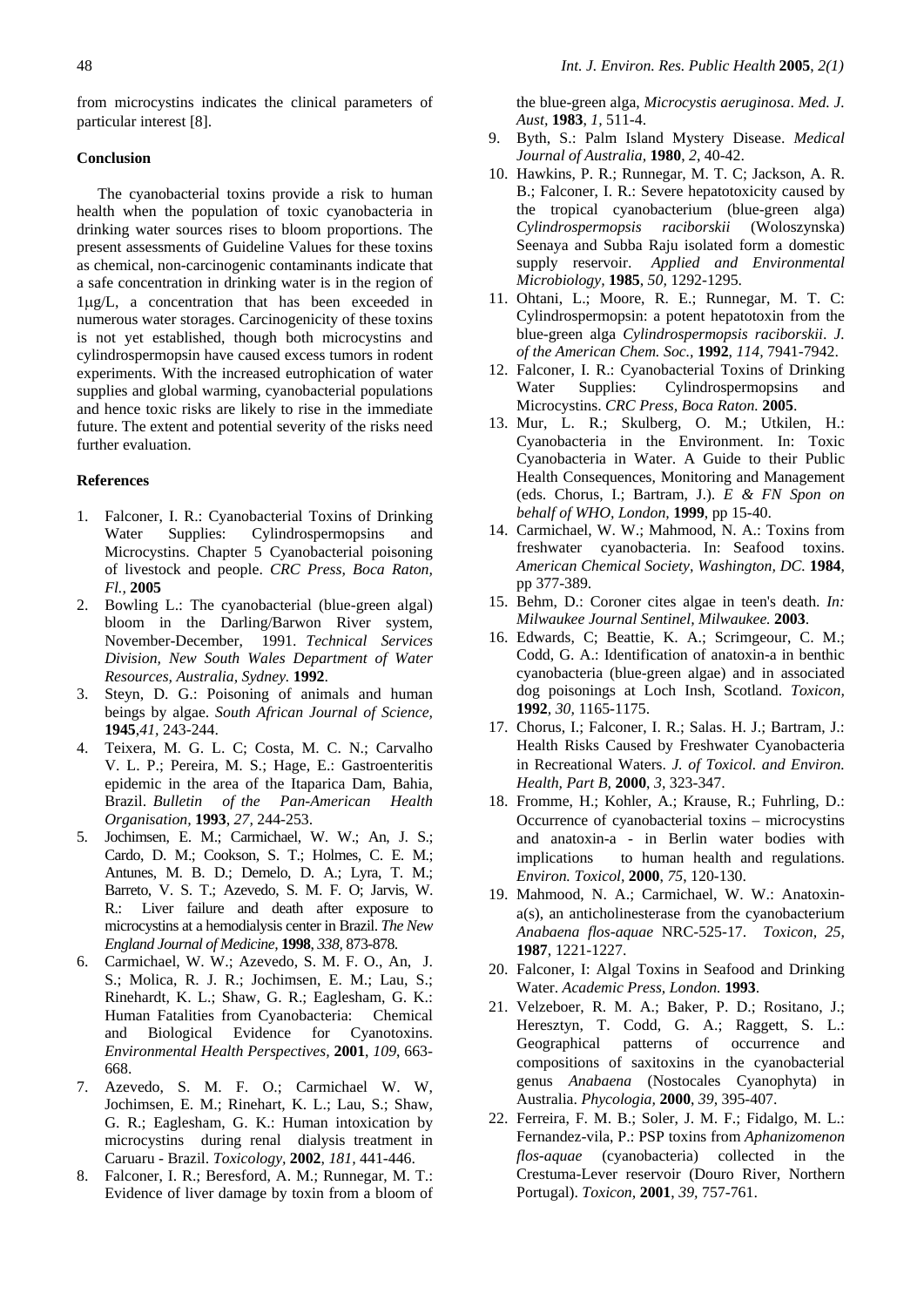- 23. Carmichael, W. W, Evans, W. R.; Yin, Q. Q.; Bell, P.; Moczydlowski, E.: Evidence for paralytic shellfish poisons in the freshwater cyanobacterium *Lyngbya wollei* (Farlow ex Gomont) comb. nov. *Applied and Environmental Microbiology,* **1997***, 65*, 3104-3110.
- 24. Bartram, J.; Burch, M.; Falconer, I. R.; Jones, G.; Kuiper -Goodman T.: Situation Assessment, Planning and Management. In: Toxic Cyanobacteria in Water. A Guide to their Public Health Consequences, Monitoring and Management (eds. Chorus, I; Bartram, J.), *E & FN Spon on behalf of WHO, London.* **1999**, pp 179-09.
- 25. Falconer, I. R.; Runnegar, M. T. C; Buckley, T.; Huyn, V. L.; Bradshaw, P.: Use of Powdered and Granular Activated Carbon to Remove Toxicity from Drinking Water Containing Cyanobacterial Toxins. *J. American Water Works Association,*  **1989**, *18,* 102-105.
- 26. Kuiper-Goodman, T.; Falconer, I.; Fitzgerald, J.: Human Health Aspects, In: Toxic Cyanobacteria in Water. A Guide to their Public Health Consequences, Monitoring and Management (eds. Chorus, I.; Bartram, J.), *E & FN Spon on behalf of WHO, London.* **1999**, pp 113-153.
- 27. New Zealand Ministry of Health: Guidelines for Drinking Water Quality Management for New Zealand. Ministry of Health, Wellington, New Zealand
- 28. Fitzgerald, D. J.; Cunliffe, D. A.; Burch, M. D.: Development of health alerts for cyanobacteria and related toxins in drinking-water in South Australia. *Environmental Toxicology,* **1999**, *14,* 203-209.
- 29. Bartram, J.; Vapnek, J. C; Jones, G.; Bowling, L.; Falconer, I.; Codd, G. A.: Implementation of Management Plans. In: Toxic Cyanobacteria in Water. A Guide to their Public Health Consequences, Monitoring and Management (eds. Chorus, J Bartram), *E & FN Spon, London. 1999,* pp 211-234.
- 30. Chorus, I.; Bartram, J.: Toxic cyanobacteria in water. A Guide to their Public Health Consequences, Monitoring and Management. *E & FN Spon (on behalf of World Health Organisation), London.* **1999**.
- 31. Runnegar, M.; Berndt, N.; Kaplowitz, N.: Microcystin uptake and inhibition of protein phosphatases: effects of chemoprotectants and selfinhibition in relation to known hepatic transporters. *Toxicol. App. Pharmacol.,* **1995**, *134,* 264-72.
- 32. Falconer, I. R.; Jackson, A. R. B.; Langley, J.; Runnegar, M. T. C: Liver pathology in mice in poisoning by the blue-green alga in Microcystis aeruginosa. *Australian J. of Biol. Sci.,* **1981**, *34,* 179-187.
- 33. Jackson, A. R. B.; McInnes, A.; Falconer, I. R.; Runnegar, M. T. C: Clinical and pathological changes in sheep experimentally poisoned by the blue-green alga *Microcystis aeruginosa*. *Veterinary Pathology,* **1984**, *21,* 102-113.
- 34. Falconer, I. R.; Smith, J. V.; Jackson, A. R.; Jones, A.; Runnegar, M. T.: Oral toxicity of a bloom of the cyanobacterium *Microcystis aeruginosa*

administered to mice over periods up to 1 year. *J. Toxicol Environ Health,* **1988**, *24,* 291-305.

- 35. Ito, E.; Kondo, F.; Terao, K.; Harada, K. L.: Neoplastic nodular formation in mouse liver induced by repeated intraperitoneal injections of microcystin-LR. *Toxicon,* **1997**, *55*, 1453-1457.
- 36. Yu, S. Z.: Primary prevention of hepatocellular carcinoma. *J*. *of Gastroenterology and Hepatology,*  **1995**, *10,* 674-682.
- 37. Ueno, Y.; Nagata, S.; Tsutsumi, T.; Hasegawa, A.; Watanabe, M.; Park, H.; Chen, G. C; Chen, G.; Yu, S.: Detection of microcystins, a blue-green algal hepatotoxin, in drinking water sampled in Haimen and Fusui, endemic areas of primary liver cancer in China, by highly sensitive immunoassay. *Carcino genesis,* **1996**, *17,* 1317-1321.
- 38. Falconer, I.; Bartram, J.; Chorus, I.; Kuiper Goodman, T.; Utkilen, H; Burch, M.; Codd, G. A.: Safe Levels and Safe Practices, In: Toxic Cyanobacteria in Water. A Guide to their Public Health Consequences, Monitoring and Management (eds. Chorus, I.; Bartram, J.), *E & FN Spon on behalf of WHO, London,* **1999**, pp 55-178.
- 39. Fawell, J. K.; James, C. P.; James, H. A.: Toxins from blue-green algae: Toxicological assessment of microcystin-LR and a method for its determination in water. *WRc pic, Medmenham.* **1994**.
- 40. Australian National Health and Medical Research Council: Drinking Water Guidelines. *NH & MRC, Canberra, Australia.* **2004**.
- 41. Zhou, L.; Yu, H.; Chen, K.: Relationship between microcystin in drinking water and colorectal cancer. *Biomedical and Environmental Science,*  **2002**, 75, 166-171.
- 42. Falconer, I. R.; Hardy, S. J.; Humpage, A. R.; Froscio, S. M.; Tozer, G. J.; Hawkins, P. R.: Hepatic and renal toxicity of the blue-green alga (cyanobacterium) *Cylindrospermopsis raciborskii* in male Swiss Albino mice. *Environmental Toxicology,* **1999**, *14,* 143-150.
- 43. Seawright, A. A.; Nolan, C. C,; Shaw, G. R.; Chiswell, R. K.; Norris, R. L.; Moore, M. R.; Smith, M. J. The oral toxicity for mice of the tropical cyanobacterium *Cylindrospermopsis raciborskii* (Woloszynska). *Environmental Toxicology,* **1999**, *14,* 135-142.
- 44. Froscio, S. M.: Investigation of the mechanisms involved in cylindrospermopsin toxicity: Hepatocyte culture and reticulocyte lysate studies. PhD Thesis, Department of Clinical and Experimental Pharmacology, *University of Adelaide, Adelaide,* **2002**, pp 139.
- 45. Runnegar, M. T.; Kong, S. M.; Zhong, Y. Z.; Lu, S. C: Inhibition of reduced glutathione synthesis by cyanobacterial alkaloid cylindrospermopsin in cultured rat hepatocytes. *Biochemical Pharmacology,*  **1995**, *49,* 219-225.
- 46. Banker, P.; Carmeli, S.; Hadas, O.; Telsch, B.; Porat, R.; Sukenik, A.: Identification of cylindrospermopsin in *Aphanizomenon ovalisporum* (Cyanophyceae) isolated from Lake Kinneret, Israel. *J. of Applied Phycology,* **1997**, *33,* 613-616.